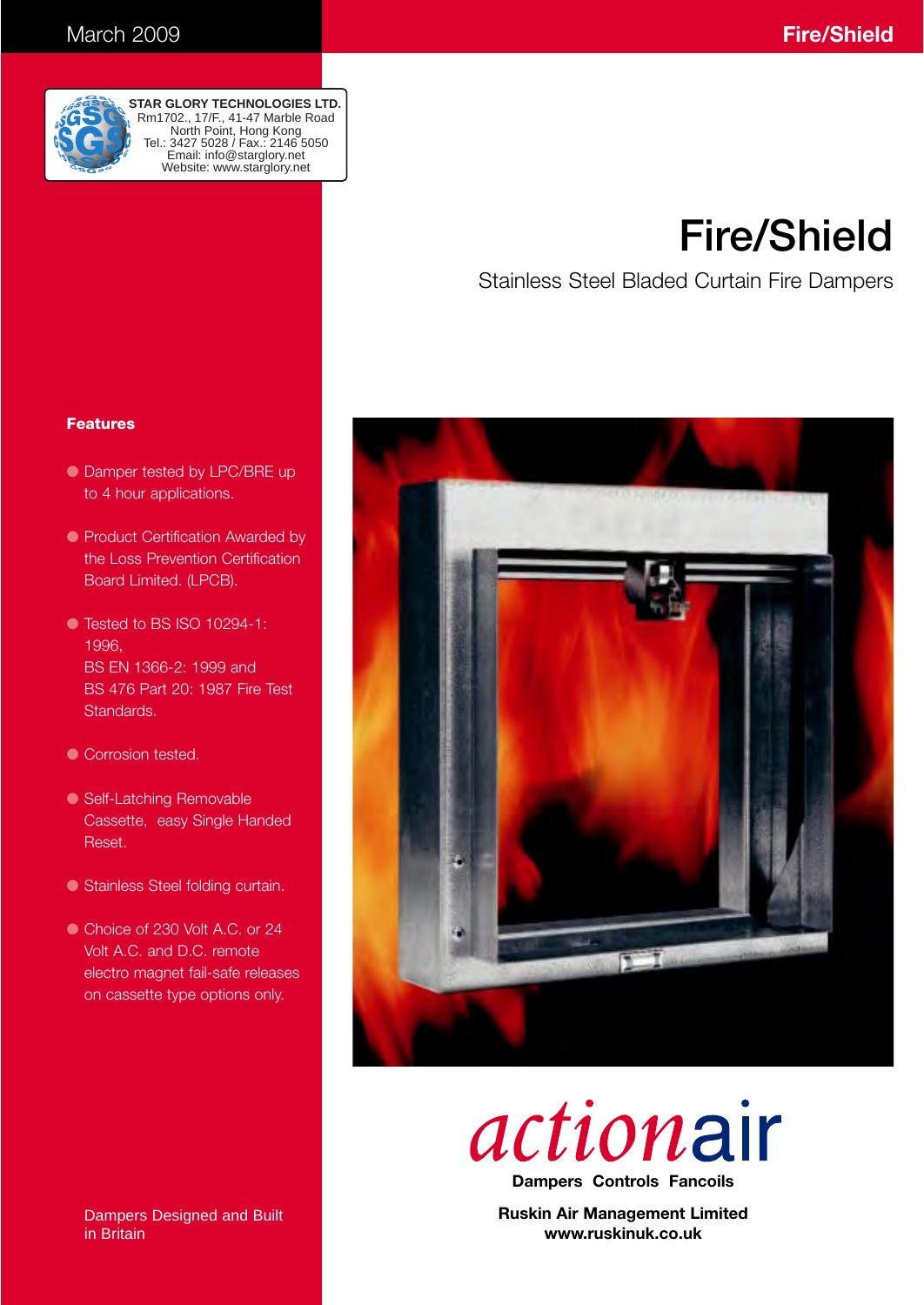The Actionair Fire/Shield range of quality engineered dampers are suitable for air conditioning and ventilation systems requiring up to 4 hour fire protection.

These stainless steel bladed Actionair Fire/Shield Dampers fail-safe closed and are supplied with the new innovative, even easier Single-Handed Reset Self Latching Removable Release Mechanism Cassette, which permits single handed reset.

Ordinary steel curtain fire dampers involve a complex pull and lift curtain opening operation, further complicated by having to hold the curtain in the fully open position against the constant tension of closure springs whilst attempting to reset or replace the fusible link unsighted.

### **Specification**

#### **Fire/Shield**

The Actionair Fire Shield curtain fire dampers comprising of a stainless steel folding curtain having unbroken movable joints, stainless steel constant tension closure springs for positive closure and stainless steel peripheral gasketing.

The Self Resettable, Latching Removable Release Mechanism Cassette, shall ensure the closure of the stainless steel curtain under full fire conditions. All housed in a galvanised steel fully welded spigotted type casing suitable for square, rectangular, circular or flat oval connections.

Fire/Shield as supplied by Actionair.

**(Alternative rated release temperatures to 72 °C are catered for by a chain type link, please refer to Actionair Sales Office for details.)**

**A Fire Rated Damper in accordance with British Standard 5588: Part 9: 1999 should be held in the Open Position by means of a Thermally Actuated Device set to operate at approximately 74 °C. All Fire/Shield Stainless Steel Curtain Fire Dampers are Fire Rated Dampers as they are held in the Open Position by a Thermally Actuated link operating at a temperature of approximately 72 °C ± 4 °C.**

**The fitting of a Thermally Actuated Link operating at a higher temperature requires approval by the local relevant Local Authority.**

### **The Range Blade Features**

The Type 1.4016 (430) Ferritic Stainless Steel folding blade curtain, providing maximum strength, form a fire shield. The wide profile blades maximise the damper free area and ensure compact grouping to minimise blade stacking height.

Optional blade construction Type 1.4401 (316) Austenitic Stainless Steel.

#### **Side Seal Gasketing**

Stainless Steel side seal gasketing provides constant pressure on blade edges, minimising the spread of smoke and other products of combustion.

Ordinary steel curtain fire dampers may not have side seal gasketing.

#### **Stainless Steel Closure Springs**

Stainless Steel constant tension springs are fitted and positioned out of the airstream to close and latch the damper, regardless of vertical or horizontal operation.

### **Casing Features**

#### **Spigotted Casing**

The spigotted casing with continuously welded corners and spigot connections, makes these dampers suitable for inclusion into air distribution systems to the test methods of Eurovent Class A, B & C and HVCA Ductwork specification DW144.

These galvanised casings are manufactured with either Square, Rectangular, Circular or Flat Oval duct connections.

As an option, casings can be manufactured in Type 1.4016 (430) Ferritic or Type 1.4401 (316) Austenitic Stainless Steel.

Ordinary steel curtain fire dampers for low or medium velocity operation and having the blades and/or part of the casing frame in the airstream may not have casings of continuous welded airtight construction.

### **Cassette Details**



#### **Features**

- Patented design.
- Made of Polyphenylene sulphide (PPS) resin reinforced with 40% glass (GF-PPS).
- Technically advanced engineering polymer.
- PPS is stable at temperatures up to 200 °C.
- Cassette construction is of very high strength and has excellent creep and fatigue resistance.
- Low smoke and toxic emissions in fire conditions.
- Halogen free.
- PPS has a very low moisture absorption.
- PPS is corrosion resistant.
- The Cassette construction is environmentally friendly (recyclable material).
- The new Cassette is retrofittable to existing Fire/Shield Dampers (by use of a simple optional adaption bracket). Part Number: CNNN01981
- One Cassette to suit all damper material options.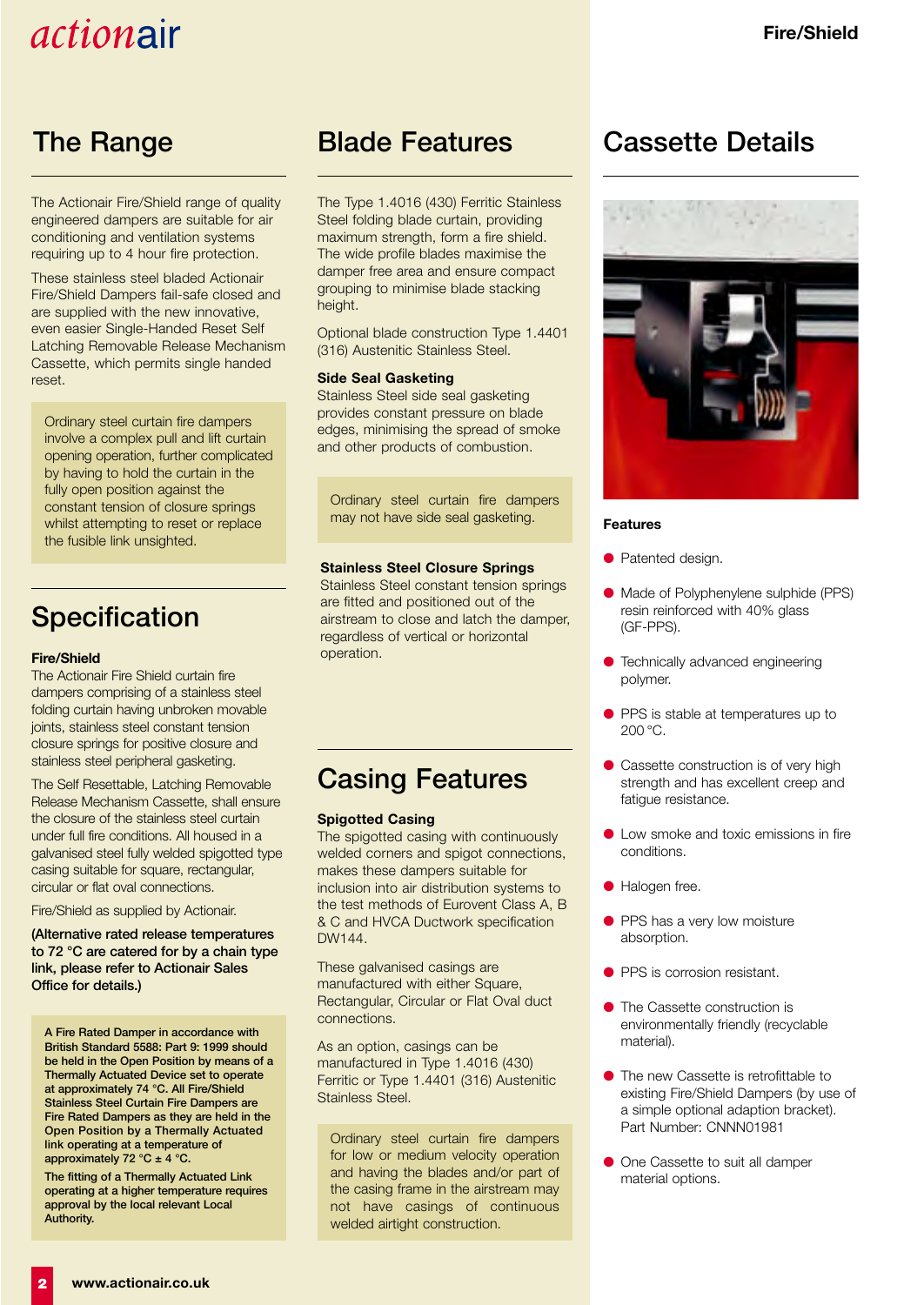### **Self Latching Removable Release Mechanism Cassette**

The cassette mechanism is completely removable from the Fire/Shield Damper by manually releasing the retaining clip **1**. This allows replacement of the cassette without the use of tools **2**. Simple hand operation enables the damper curtain to be reset and latched in the fully Open Position. This increases the ease and speed with which the Fire/Shield Damper can be reset following periodic functional testing in accordance with British Standard BS 5588: Part 9 Code of Practice for Ventilation and Air Conditioning Ductwork. The thermal actuator in the form of a helical memory metal compression spring is produced from a special Cu-Zn-AI brass alloy. On temperature rise this expands and at 72 °C, causes the Fire/Shield damper blades to release. On cooling, the spring reverts to the close-coiled state offering the significant advantage of repeated operation, unless it has reached temperatures in excess of 170 °C, where it will remain extended, preventing reset. Cassettes are only available for 72 °C. For Dampers where alternative thermal link temperatures are required a chain-link can be offered in place of a cassette. Electrical release is only available with a cassette i.e. 72 °C. Please refer to Actionair Sales Office. **Set Position Manual Operation** Manual Operation for periodic functional testing in accordance with British Standard BS 5588: Part 9 Code of Practice for Ventilation and Air Conditioning Ductwork. **Thermal Actuator Operation** Memory metal coil springs, specially designed to fully expand at 72 °C and actuate damper closure. **Remote Release Operation** Remote release operation to close the Fire/Shield Damper is by Bowden cable with Manual action or Electrical 230V A.C. or 24V A.C. and D.C. Electro Magnet fail-safe action and independent of the thermal actuator. Bowden outer sleeve can be fitted from either side of cassette **Reset Operation** Single hand operation. Each blade pushes the latch back under Release Mechanism Support Bracket Cassette Retaining clip Latch **1 2**

> spring tension. On full blade reset the latch springs out to secure.

**Please note:** For dampers with dimensions of 150mm and below ensure that there is adequate access to enable re-setting.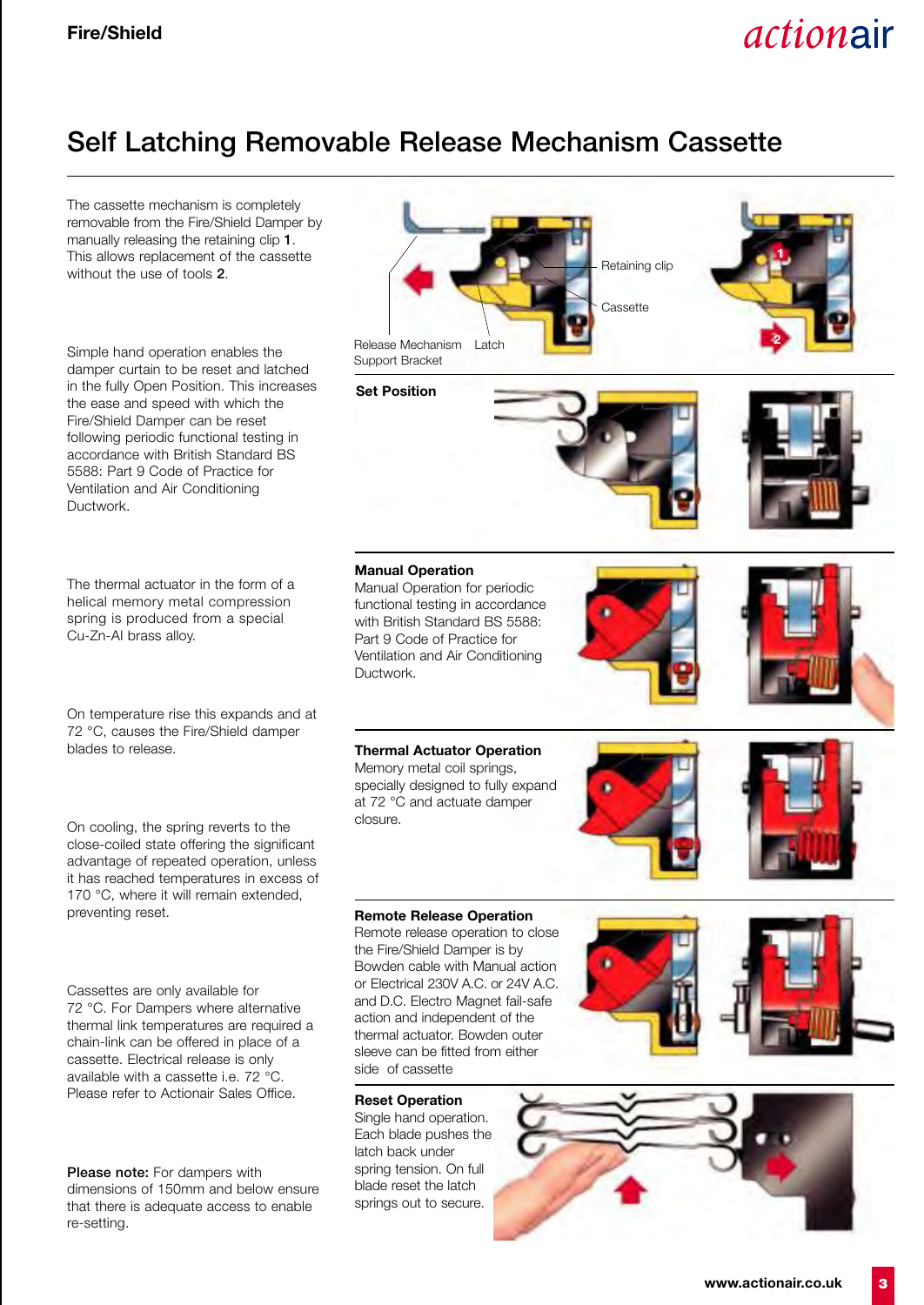### **External Visual Blade Position Indication**

An external indicator is factory fitted to the access (cassette) side of the damper casing giving visual indication of damper blade position.

A spring steel actuator ensures automatic resetting of the external indicator in either horizontal or vertical applications.

The external indicator is especially beneficial at the system balancing and commissioning stage eliminating the necessity of internal duct inspection to determine the fire damper open or closed position.





### **Multiple Assemblies**

Square and rectangular casings are available in multiple module arrangements, supplied complete with connecting channels for site fixing by others.

#### **Multiple Vertical Arrangement**

Series 201 or 101 as required mounted on Series 101 can also be arranged 3 off dampers high to give maximum duct height of 3100mm. Duct width as required. Bottom dampers only provided with external visual indication of blade position.

**Note:** Should more than 3 off dampers high be required, adequate damper supports are necessary and must be provided. Please refer to Actionair Sales Office.



#### **Multiple Vertical Arrangement**

Series 101 shown. Series 201 can be mounted similarly. Maximum duct height 1000mm. Maximum duct width as required. Horizontal arrangement similar. External visual indication of blade position provided with all dampers.





**Fluorescent Red Display** Indicating damper blades in closed position.



**Note: External visual blade position indication is not available with special finished casings, certain multiple assemblies, miscellaneous Damper configurations and due to physical size limitations is not available below 125mm dia. on Series 301 Dampers.**

#### **Multiple Horizontal Arrangement**

Series 201 shown. Series 101 can be mounted similarly, four or more sections. Maximum duct height 2050mm. External visual indication of damper blade position not relevant to this application.



**4 www.actionair.co.uk**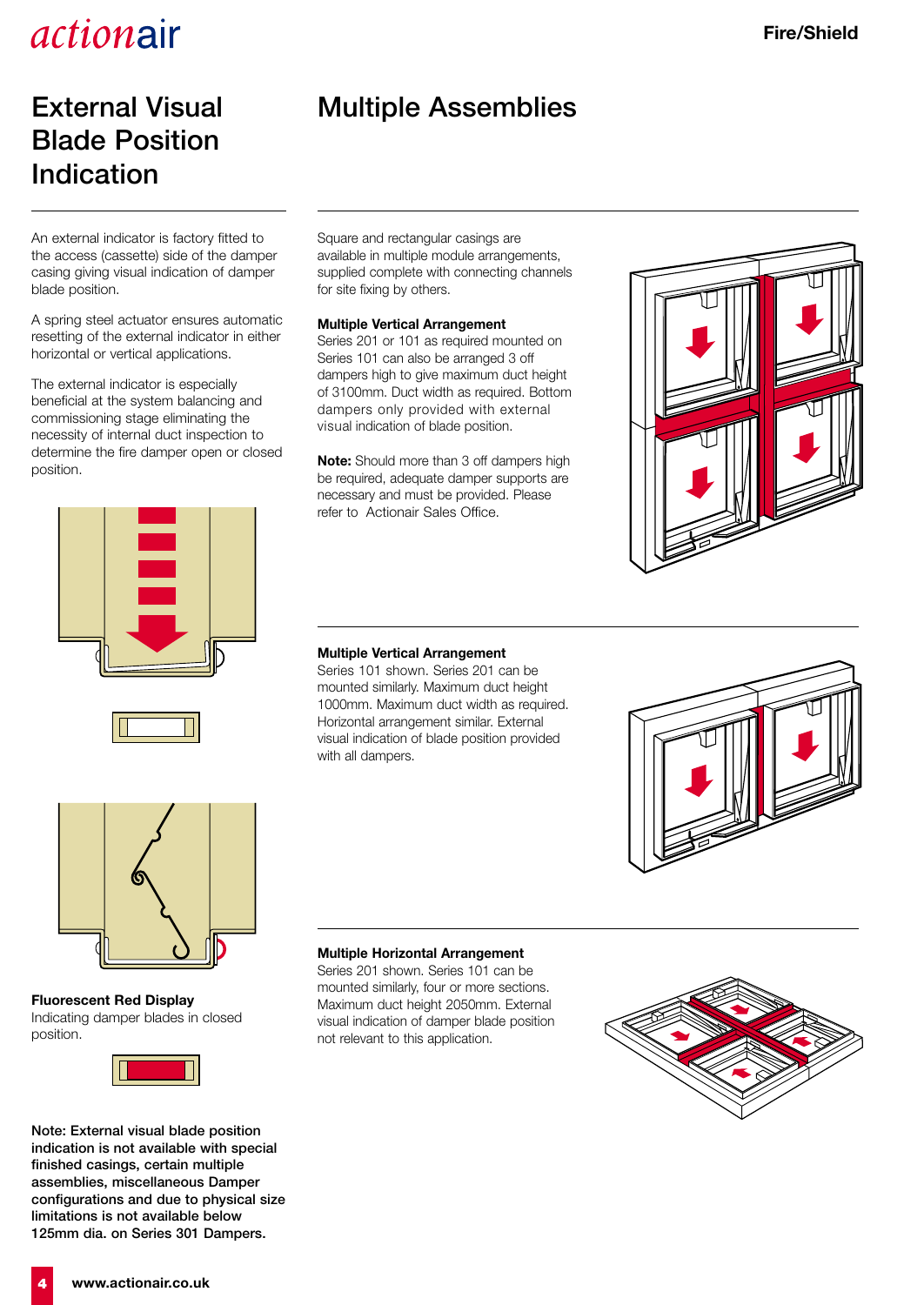### **Remote Electrical Fail-Safe Releases**

### **Indication Micro Switches**

#### **Electro Magnet Releases**

230 Volt A.C. and 24 Volt A.C. and D.C. Electro magnet releases are available, for use with cassette mechanisms only.







#### **Micro Switches**

All Series Fire/Shield Dampers are available with factory fitted single or double pole micro switches as optional extras to provide remote electrical indication of damper status and/or controls interface.

#### **Standard Fitment Option 'M' Type Single Pole**



#### **Heavy Duty Option 'T' Type Single Pole**



**Note: For Dampers below 200 x 200mm or 200mm diameter micro switches will be factory fitted on the non access side.**

Terminal blocks supplied by others.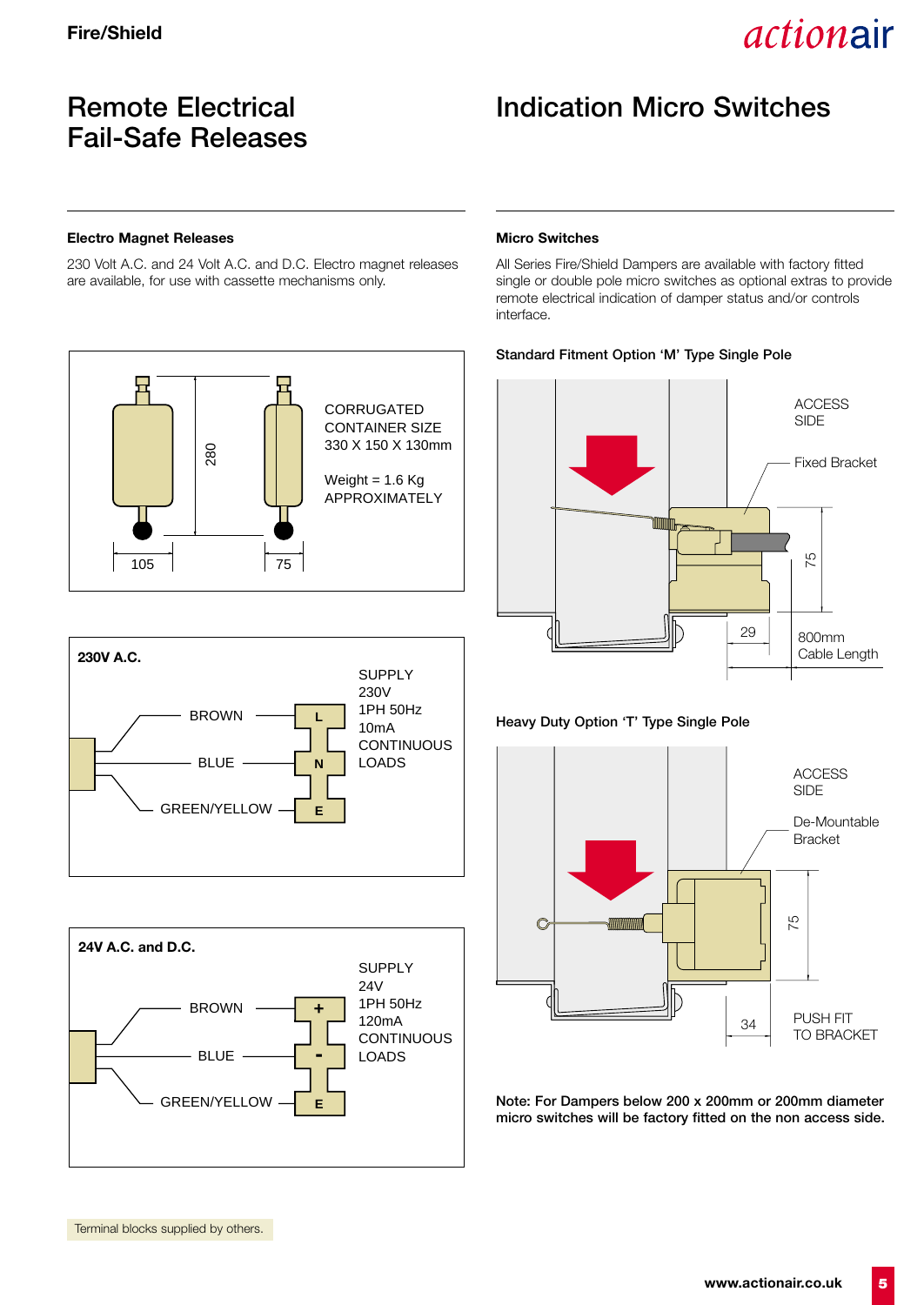### **Installation Systems**

Popular types of Installation Frame that are available.

**DWFX**TM **(DRY WALL FIX) Installation System**

Typically for installation into Dry Wall, Stud Partitions.

#### **HEVAC / HVCA Galvanised Steel Installation Frames**

Typically for installation into Blockwork, Concrete walls and floors.

#### **Cutting Hole Size**

Measure damper casing.

**Cutting hole size =**

- **Width** = 2 x wall board thickness used
	- + 2 x 12.5mm clearance all round
		- + damper casing width.
- **Height** = 2 x wall board thickness used + 2 x 12.5mm clearance all round + damper casing height.

Hole tolerance of +/– 5mm applies.

#### **Example**

Nominal Fire/Shield damper 1000mm x 1000mm using 12.5mm wall board thickness.

Measure casing of damper (1048mm Wide x 1123mm High).  $+ 2 \times 12.5$ mm clearance = 25mm

 $+ 2 \times 12.5$ mm wallboard = 25mm

Therefore cutting hole size

= 1098mm Width x 1173mm Length.

#### **DWFX-F Dimensional Data** See page 8

#### **DWFX-C Dimensional Data**





**DWFX-F DWFX-C**

#### **Specification**

The Actionair DWFX-F installation method is BRE Tested to EN1366-2 for 90 minutes. (BRE test report 220895).

Classification (ref BRE assessment 225285).

- Actionair Fire/Shield E90
- Actionair Smoke/Shield ES60/E90
- Actionair Hot/Shield ES60/E90

The Actionair DWFX-F consists of a 1.2 mm galvanised steel peripheral flange with 50mm x 50mm x 3mm steel angle cleats with 14 x 24 oval slots, welded to damper flange for drop rod support.



The Actionair DWFX-C installation method is BRE Tested to BS476 pt 20 for 2 hours. (BRE test report 212065).

Suitable for

- Actionair Fire/Shield
- Actionair Smoke/Shield
- Actionair Hot/Shield

The Actionair DWFX-C consists of 50mm x 50mm x 3mm steel angle cleats with 14 x 24mm oval slots.

Fully welded to damper casing for drop rod support prior to wall construction.





Comprehensive literature, outlining installation and features, is available for our DWFX systems. Go to our website:-

www.actionair.co.uk

to view or download these as PDF files.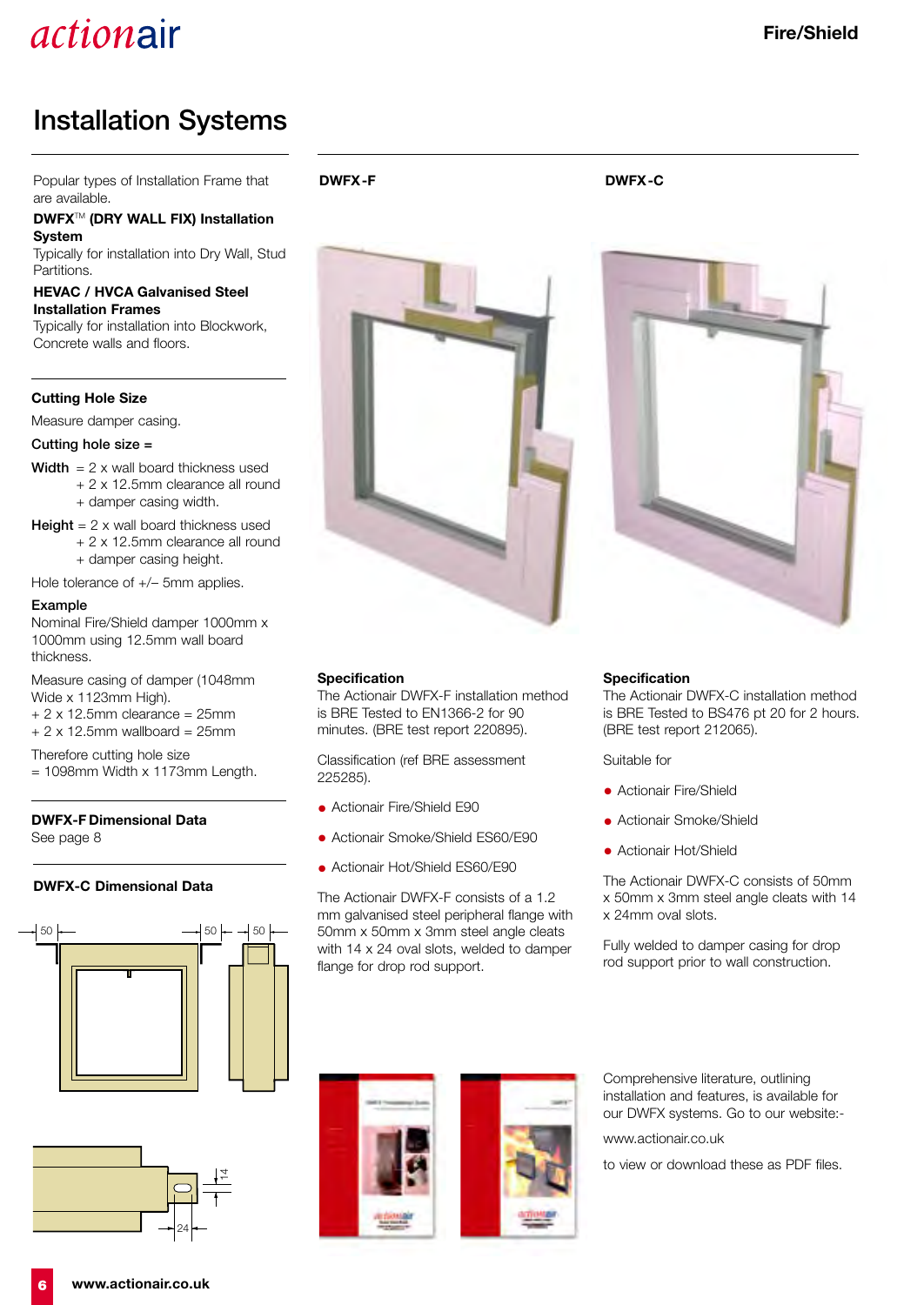#### **HEVAC / HVCA Galvanised Steel Installation Frames**



#### **Galvanised Steel Installation Frames**

*(as required by HVC 6/5/83 Rev.1 July 1999.)*

Installation frames are delivered to site as a complete assembly with the appropriate Fire/Shield Damper fitted therein. The frame shall be installed centrally in the thickness of a brick, blockwork or concrete surrounding wall or floor, or in the case of thick walls or floors, so that the centre line

of the frame is at least 50mm away from the nearest face of the wall or floor in which the assembly is mounted. **The four tabs (building tie) forming each fixing point shall provide a positive fixing into the structure.** Multiple assembly dampers up to 1500 x 1500 or 2000 x 1000 can be fitted into fully assembled installation frames and delivered as one piece. Dampers in excess of this size will be

supplied in sections with the installation frame supplied in kit-form, AAF Drg.8057. A drawing and method statement will be supplied for the assembly to be fitted on site.

The maximum size of kit-form installation frames will be to accommodate a four section assembly.

**a.** In brick or blockwork walls the tabs shall be bent out and solidly built into the mortar joints between the brick or blockwork.

**b.** In the case of reinforced concrete walls and floors, the tabs shall be bent out and tied with wire to the reinforcing bars which will be deliberately left protruding into the opening.

#### **The gap between the installation frame and builders work shall be backfilled with mortar or concrete on both sides of the flange.**

Adjacent frame assemblies must be separated by builders work of a minimum thickness of 225mm (between installation frame upstand flanges) unless approval has been previously obtained from the appropriate Authority. For installations below this dimension please refer to Actionair Sales office.

In no case shall the HEVAC/HVCA frame and damper assembly be held in position merely by the adjacent ductwork, and it should be noted that in reinforced concrete structures (especially floors), it will not be sufficient to only backfill between the damper installation frame and the surrounding opening with mortar or fine aggregate concrete mix without provision for tying in the frame to the surrounding reinforced concrete structure.

### **Approved Installations**

A binder containing approved installation illustrations is now available.

#### **(Refer to Actionair Sales Office or visit our website, www.actionair.co.uk The illustrations are under the heading PRODUCTS DRAWINGS.)**

Although the included methods have been tested and assessed, it is recommend, that these, as with all installation methods must be confirmed with Building Control /

Local Authority prior to manufacture. Actionair can also provide applications of other proposed methods of installation, please contact our Sales Office to discuss your specific requirements.

These again are the responsibility of the client to ensure that these are acceptable to Building Control / Local Authority before construction commences.

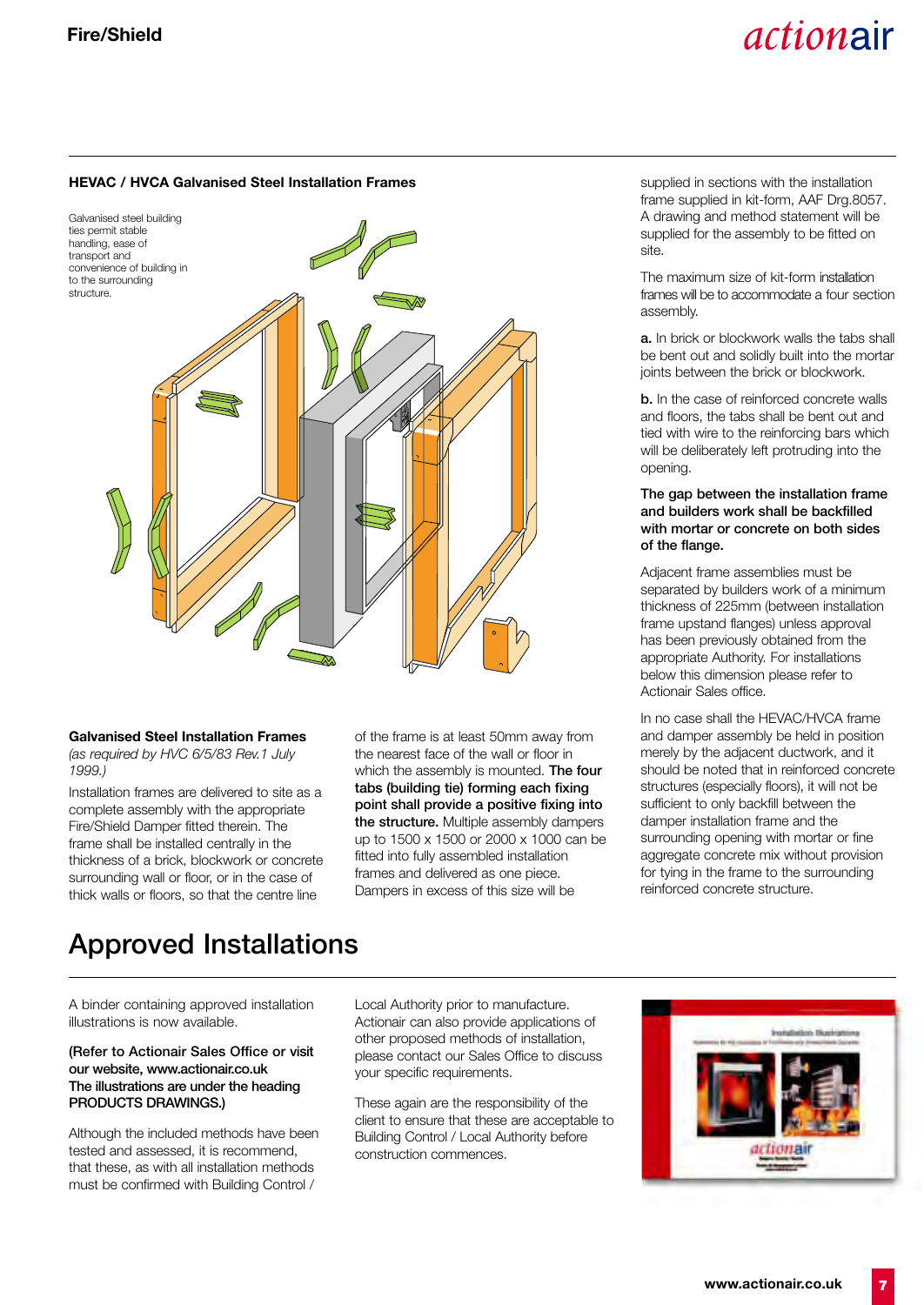## **Dimensional Data**

**Series 101** Fire/Shield Dampers with blades partly in airstream (Damper spigots 5mm under duct size) \*100 – 249 high, blades effectively outside airstream



**Series 201** Fire/Shield Dampers with blades effectively outside airstream (Damper spigots 5mm under duct size) \*100 – 249 high, use Series 101 Damper as blades effectively outside airstream



**Series 301** Fire/Shield Dampers with blades effectively outside airstream (Damper spigots 3mm under duct size)



**Series 401** Fire/Shield Dampers with blades effectively outside airstream (Damper spigots 3mm under duct size)



### **Dampers with Installation Systems**

**Basic Dampers Dampers Dampers** with DWFX-F **HEVAC / HVCA IF** 





 $*$  Cutting hole size DW + 100, DH + 100 + 25, 50 or 75mm



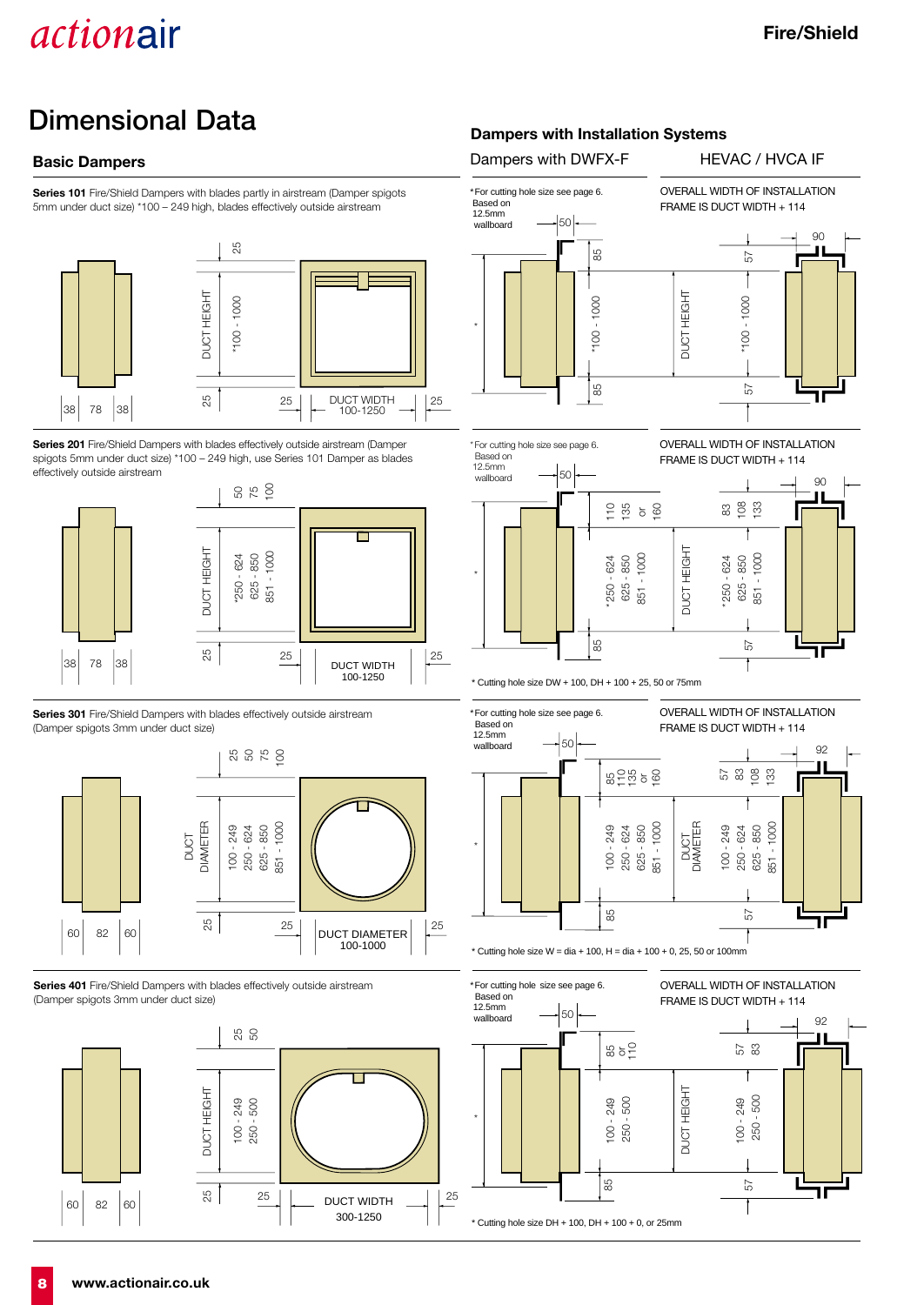## **Acoustic Data**

The data presented is from the Laboratory Determination of Acoustic and Aerodynamic Performance of Fire/Shield Stainless Steel Curtain Fire Dampers.

A programme of extensive tests was carried out in the Reverberation Chamber and North Transmission Chamber of Sound Research Laboratories Limited, Holbrook Hall, Sudbury, Suffolk, generally in accordance with BRITISH STANDARDS Nos., 4196, 4773, 4856, 4857 and 4954.

This independent test facility is approved under the NAMAS Scheme.

For a selection of duct velocity within the operational parameters of the dampers a resultant pressure drop can be determined and the sum of these two components applied to the Velocity X

Pressure Drop Vs Sound Power Level Graph. The Sound Power Level Graphs are a result of a full range of acoustic tests on Fire/Shield Series 101, 201 and 301 dampers. The Spectrum Correction Data is applied to the number obtained from the graph and a complete Sound Spectrum of Flow Generated Noise for both Breakout (casing radiated) and Outlet (in duct) is obtained.

### **Velocity (m/s) X Pressure Drop (Pa) Vs Sound Power Level (dBW) Pressure Drop Vs Velocity**





#### **Fire/Shield Breakout Spectrum Correction**

| Octave band 63 125                                                                                  |             |  | 250 500 1K |                                                           | 2K | 4K - |        | Hz    |
|-----------------------------------------------------------------------------------------------------|-------------|--|------------|-----------------------------------------------------------|----|------|--------|-------|
| SERIES 101   $-10$   $-7$   $-3$   $-9$   $-13$   $-20$   $-30$                                     |             |  |            |                                                           |    |      | $ -33$ | dB    |
| SERIES 201 $\vert$ -10 $\vert$ -7 $\vert$ -3 $\vert$ -9 $\vert$ -13 $\vert$ -20 $\vert$ -30 $\vert$ |             |  |            |                                                           |    |      | $ -33$ | $-dB$ |
| SERIES 301                                                                                          | $-13$ $-10$ |  |            | $\begin{vmatrix} -3 & -7 & -11 & -12 & -26 \end{vmatrix}$ |    |      | $-42$  | -dB   |

#### **Fire/Shield Outlet (Induct) Spectrum Correction**

| Octave band | 63 | 125   | 250   | 500     | 1K    | 2K    | 4K    | 8K  |    |
|-------------|----|-------|-------|---------|-------|-------|-------|-----|----|
| SERIES 101  |    | $-12$ | $-16$ | $  -18$ | $-22$ | $-29$ | $-32$ | -38 | dB |
| SERIES 201  |    |       | $-17$ | $  -19$ | $-22$ | $-30$ | $-33$ |     | dB |
| SERIES 301  |    |       | $-16$ | $-18$   | $-21$ | -24   | -30   |     | dB |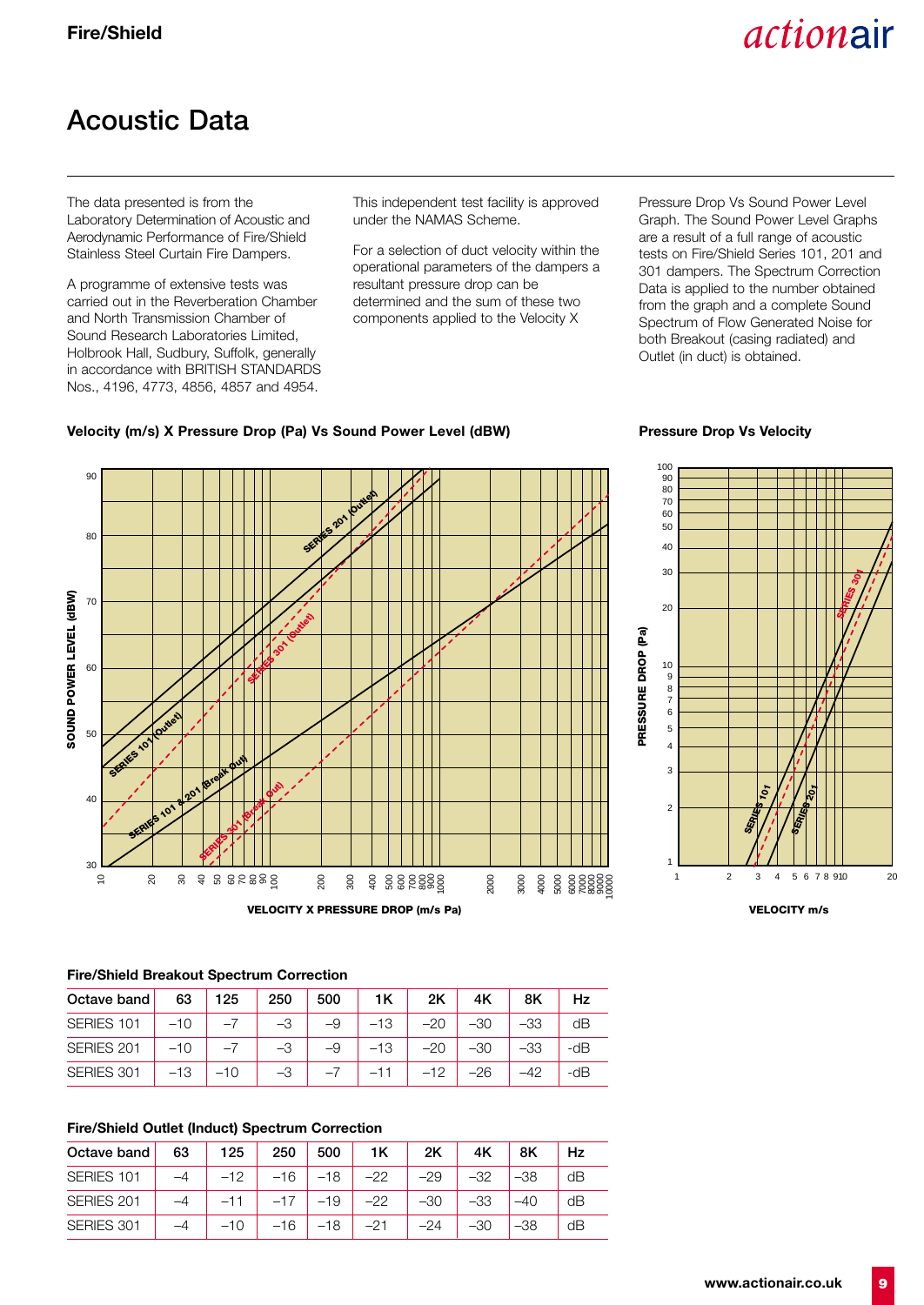### **Application Parameters**

Fire/Shield Dampers are designed for application in normal dry filtered air systems. If exposed to fresh air intakes and/or inclement conditions the damper should be subject to a planned inspection programme.

Any specialists and/or aggressive applications (e.g. swimming pools) may invalidate our warranty, please refer to Actionair Sales Office.

#### **Customer Service**

Actionair provides quality products backed by a dedicated team committed to providing the very best in customer service.

Offering experienced technical backup, comprehensive sales and administrative customer support, product commissioning and maintenance service.

#### **Testing and Maintenance**

Fire/Shield Dampers are designed for applications in normal dry filtered air systems and should be subjected to a planned inspection programme, with cleaning and light oil lubrication in accordance with good industry practice.

All Fire/Shield Dampers should be tested by competent persons on completion of the installation and at regular intervals not exceeding two years.

Spring operated fire dampers should be tested annually and fire dampers situated in dust laden and similar atmospheres should be tested much more frequently, at intervals suited to the degree of pollution. (All in accordance with BS5588- 9 1999 Test Frequency).

#### **Quality Assurance**



For further application, technical and pricing information, please refer to Actionair Sales Office.

## **Approximate Weights (Kg)**

| <b>Square or Circular</b><br>Duct Size (mm) | 100 <sub>1</sub>            | 150                                  | 200 | 250 | 300  | 350  | 400  | 450  | 500  | 550  | 600  | 650         | 700  | 750 | 800                | 850                              | 900           | 950 1000           |
|---------------------------------------------|-----------------------------|--------------------------------------|-----|-----|------|------|------|------|------|------|------|-------------|------|-----|--------------------|----------------------------------|---------------|--------------------|
| Series 101                                  | 1.6                         | 2.1                                  | 2.8 | 3.5 | 4.2  | 5.0  | 5.7  | 6.9  | 7.5  | 8.6  | 9.5  | 10.9        |      |     | 12.0   13.1   13.8 |                                  | $15.2$   16.7 | $18.1$ 19.0        |
| Series $101 + I/F$                          | 3.8                         | 4.6                                  | 5.7 | 6.8 | 8.0  | 9.2  | 10.7 | 11.8 | 12.9 | 14.1 |      | 15.8 17.9   | 19.1 |     |                    | 20.2 21.3 23.3 25.2 27.4 29.2    |               |                    |
| Series 201                                  |                             | Please use series<br>101 dampers for |     |     | 4.6  | 5.4  | 6.0  | 7.1  | 8.0  | 9.3  |      | $10.5$ 12.1 | 12.7 |     |                    | 14.4   16.0   17.5               |               | $19.0$ 20.5 $22.0$ |
| Series $201 + I/F$                          | duct heights below<br>250mm |                                      |     | 7.4 | 8.5  | 9.6  | 10.4 | 12.6 | 13.8 | 15.3 | 16.8 | 18.0        |      |     | 20.3 21.7 23.6     | $25.5$ 27.6                      |               | $29.8$ 32.0        |
| Series 301                                  | 2.3                         | 3.0                                  | 4.0 | 5.4 | 6.5  | 7.6  | 8.8  | 10.2 | 11.7 | 13.2 | 14.9 | 16.9        | 18.7 |     | $20.5$ 22.4        | 24.5                             | 26.7          | $28.8$ 31.0        |
| Series $301 + I/F$                          | 4.4                         | 5.5                                  | 6.9 | 9.0 | 10.4 | 11.7 | 13.6 | 15.5 | 16.5 | 18.5 | 20.3 | 22.2        |      |     |                    | 42.5   27.8   30.4   32.8   35.2 |               | $38.9$ 42.0        |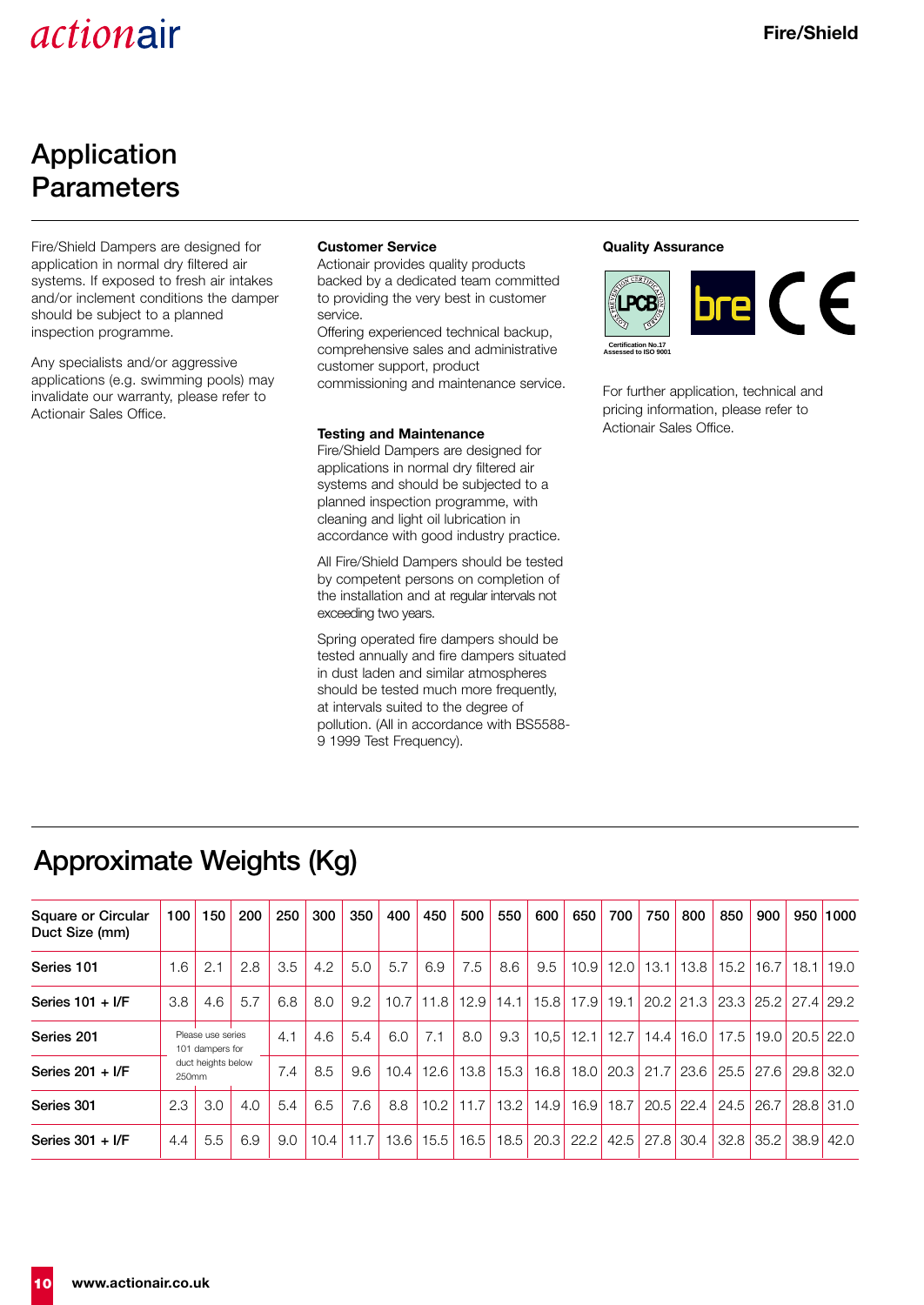XNNN00009

XNNN00008

### **Ordering Information**

**Example** Number of units required **Quantity Series Duct Size Installation Option Accessories.**<br>
2 FS201 1000MV x 600(H) IF EM240 2 **FS201** 1000(W) x 600(H) IF EM240 Nominal Damper Spigot Size **FS101** Square/Rectangular (blades partly in airstream). **FS201** Square/Rectangular (blades outside airstream). **FS301 Circular** (blades outside airstream). **EM240** 240V A.C. Electromagnet release. **EM24** 24V A.C. and D.C. Electromagnet release. **MSSP IF** Installation Frame **DWFX-C™** Drywall Fix Cleat **DWFX-F™** Drywall Fix Flange plus Cleats

### **FS401**

Flat Oval (blades outside airstream). 'M' Type Single Pole microswitch.

JNNN00011 'T' Type - Heavy Duty Single Pole. DNNN00005

#### **MSDP**

Double Pole microswitch. 'T' Type - Heavy Duty Double Pole. DNNN00011

**Note:** 1 off each of above per damper section.